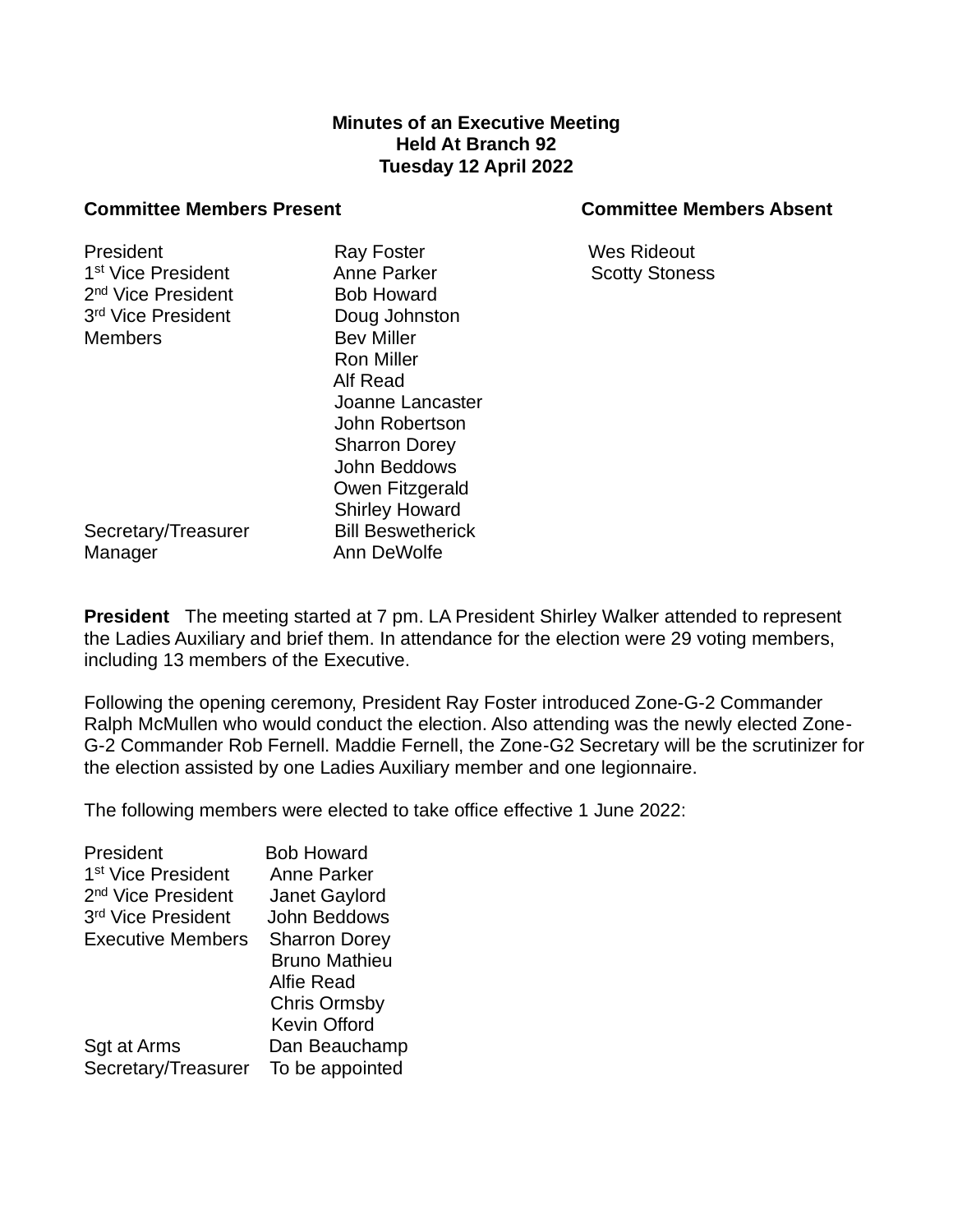While the election was being conducted, the President and Executive members gave their reports.

**President** Ray Foster noted, that at the 12 March General Meeting, that he stated he would be putting forward a motion at the 12 April General Meeting seeking permission from members for approval, in principle, to lease small corner of our parking lot to Bell Mobility to erect a communications tower. The area is to be used to erect a 22 meters tall tower inside a 55 square meters enclosure - about 15 feet by 15 feet. The Branch annually would receive \$12,000 during the first five years period of the lease. If Bell and the Legion agree, the lease could be extended for up to three more five-year periods with the annual rent increasing with each extension. Work on the project will not commence until it is approved by Ontario Command, by the Town of Gananoque and by other government agencies such as Environment Canada. It is anticipated work would not start until late 2022 or early 2023.

President Ray Foster made a motion to accept, in principle, the Bell Mobility Lease. Seconded by Shirley Howard. Carried unanimously**.**

A reminder that Executive and General Meeting Minutes are on Branch Website at www.rclbranch92.com. For those who were not aware, in late 2020 the Gananoque Food Bank ceased using the Branch basement because of problems making it handicap accessible. Unfortunately, this meant that the Branch lost the \$500 the Food Bank donated to the Branch each month to defray our utility costs.

Ray Foster made a motion to approve reimbursing the newly elected President an advance of \$1,000 towards the final cost of expenses to attend the District Convention in Cornwall in April and the Ontario Command Convention in North Bay in May and reimburse him any expenses above the \$1,000. Seconded by John Robertson. Carried.

**Finances** Bill Beswetherick noted that the annual cost of the Branch insurance has risen to \$13,265 from \$10,000. The Branch has \$113,861 in its General Fund and Building Fund \$74,090 in its Building Fund for a total of \$187,951. We are losing a significant amount of money every month.

**Lottery** There is \$14,250 in the Lottery Fund. Bill Beswetherick noted that St Joseph School has asked for support for an outdoor teaching facility. The Branch already had approved \$1,000 for a grant to Linklater School for a similar request. Bill put forward a motion to approve \$1,000 from the Lottery Fund to St Joseph School. Seconded by Shirley Howard.

Bill Beswetherick made a motion to donate \$1,000 from the Lottery Fund to the Ukrainian Humanitarian Relief. Seconded by Shirley Howard. Approved. The Ladies Auxiliary already had donated \$500 to a similar Ukrainian Fund.

**Membership** Anne Parker reported there are 227 paid up members out of 303 members listed on our nominal roll. The Branch website get from 20 to 30 "hits" each day.